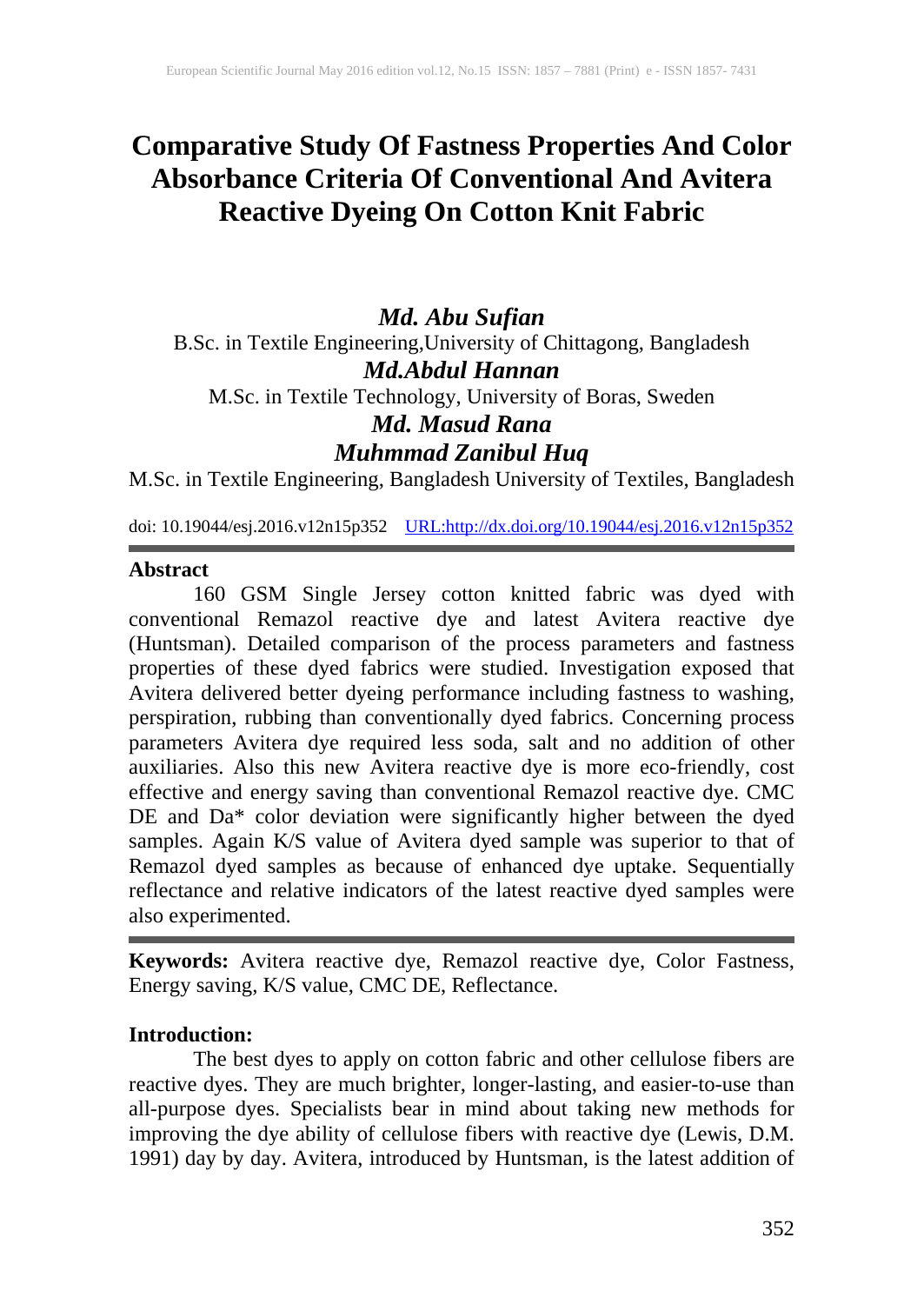reactive dyes which is highly soluble. In exhaust dyeing processes, Avitera is applied on cellulose fibers at lower temperature than 60°C, using short dyeing and washing-off cycles, enabling low water and energy saving process for cotton (Presˇa P, 2009). These dyes may be used in ultra-short liquor ratios, and offer lab-to-bulk and bulk-to-bulk shade reproducibility. All primaries yellow, red and blue are available for offering suitable medium to dark shades. These dyes are compatible with its Gentle Power Bleach pretreatment system, which features enzyme technology capable of lowtemperature bleaching at a neutral pH. This technology with low liquor ratio allows water and energy savings of 50% and thus lower processing costs, with high-quality and improved environmental sustainability in textile processing. Predominantly Avitera dyes are found with dominating character like environment friendly since it needs a small amount of chemicals. Nearly ninety percent of the dye applied to cotton during dyeing is fixed, as opposed to 60 to 80 percent with conventional reactive dyes (textiletoday, 2011). Three basic steps involves in reactive dyeing are: exhaustion of the dye from an aqueous bath containing common salt or Glauber salt normally under neutral condition (pH – 7); addition of an alkali to promote to further dye uptake and chemical reaction of absorbed dye with the fiber and Dyed material is then rinsed and soaped to remove electrolyte, alkali and unfixed dye. The dyes are in most cases readily water-soluble. They are dissolved either by passing with cold water to which is added hot water or by strewing the dye powder into hot water which is stirred at high speed. Usually a temperature not greater than 80ºC is used for dissolution. In the case of highly reactive dyes such as Procion MX (ICI) warm (50º-60ºC) water is used. Since the dyes are prone to hydrolysis stock solutions should not be stored for long periods. Reactive dyes form covalent bond with cellulose fiber by Nucleophilic substitution and addition reactions. The molecular structures of reactive dyes resemble those of acid and simple direct cotton dyes, but with an added reactive group (Arthur D Broadbent, 2001). The reactions are as follows -----

#### **Substitution reaction:**

 $D - R - Cl + HO - Cell \rightarrow D - R - O - Cell + HC$  $O_3S$ 

Scheme 1: CI Reactive Red 1 bonded with cellulose by substitution reaction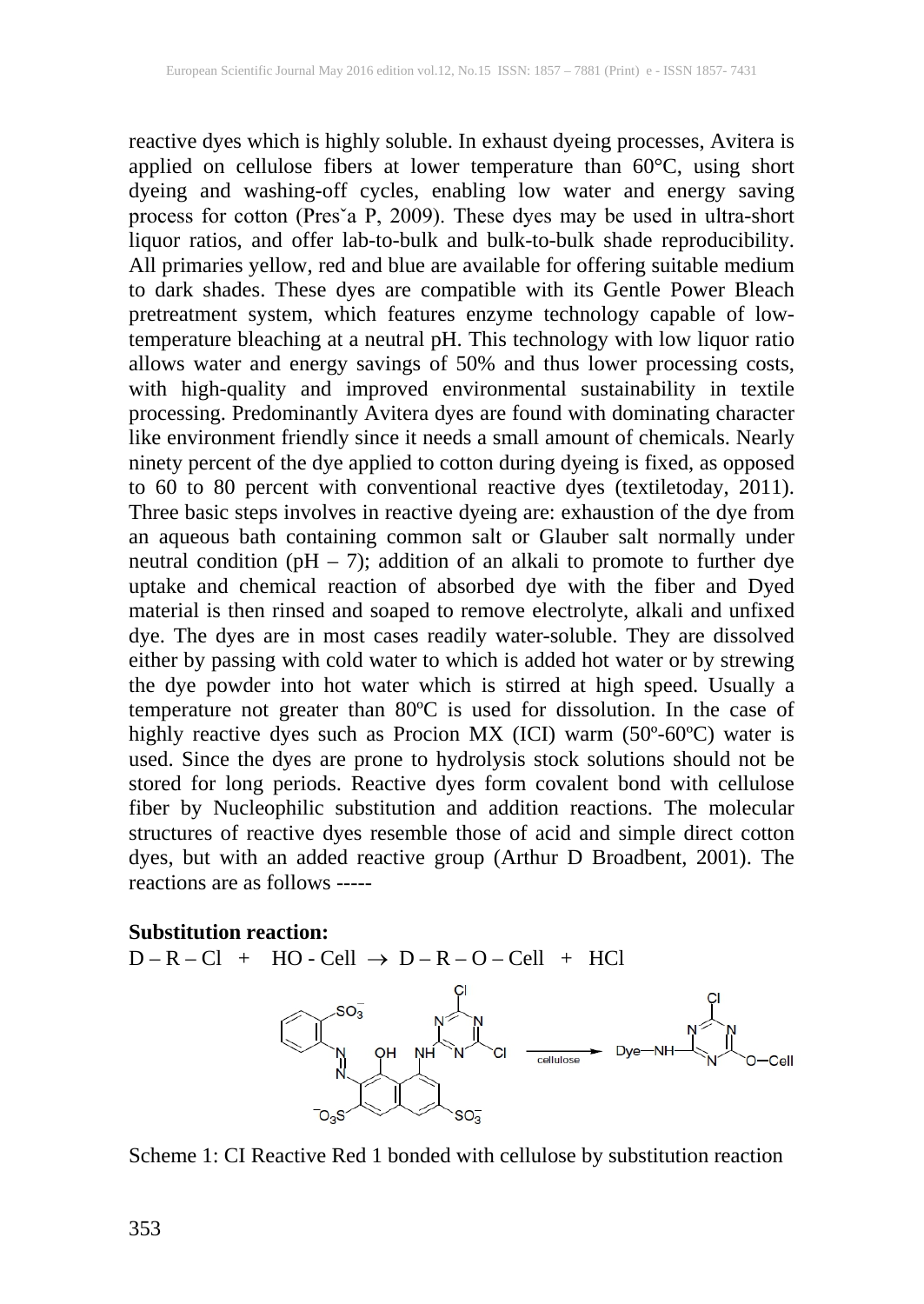#### **Addition reaction:**



+ NaHSO<sub>4</sub><br>Scheme 2: Cellulose bonded with Reactive Dye by addition reaction

The cold brand reactive dyes are highly reactive in nature. They react also with water and get hydrolyzed. The reaction is as follows ----



Scheme 3: Hydrolysis of Reactive dye

The hydrolyzed dye is also colored substances and has very low substantivity for the cellulose fiber. So they are attached with fiber surface after dyeing. If they do not washed away from the fiber surface the fastness property of the fiber must be very low.

#### **Materials and Methods:**

- 160 GSM S/J knit fabric (Pure white cotton), sample weight:10gm

- Reactive dye brand: AVITERA SE (primary color)

| Shade%       | 0.5%                    | 1%              | 1.2%             |
|--------------|-------------------------|-----------------|------------------|
| Auxiliaries  |                         |                 |                  |
| Glauber Salt | $30 \text{ g}/\text{l}$ | 40 ջ/Լ          | $40 \text{ g}/l$ |
| Soda Ash     | 8g/1                    | $0 \text{ g}/1$ | 10 g/l           |

Table 1: Recipe for different % of shade

#### **Pretreatment**

Scouring is the process by which all natural and adventitious impurities such as oil, wax, fat etc are removed to produce hydrophilic and clean textile material. It is the vital process of wet processing. Bleaching of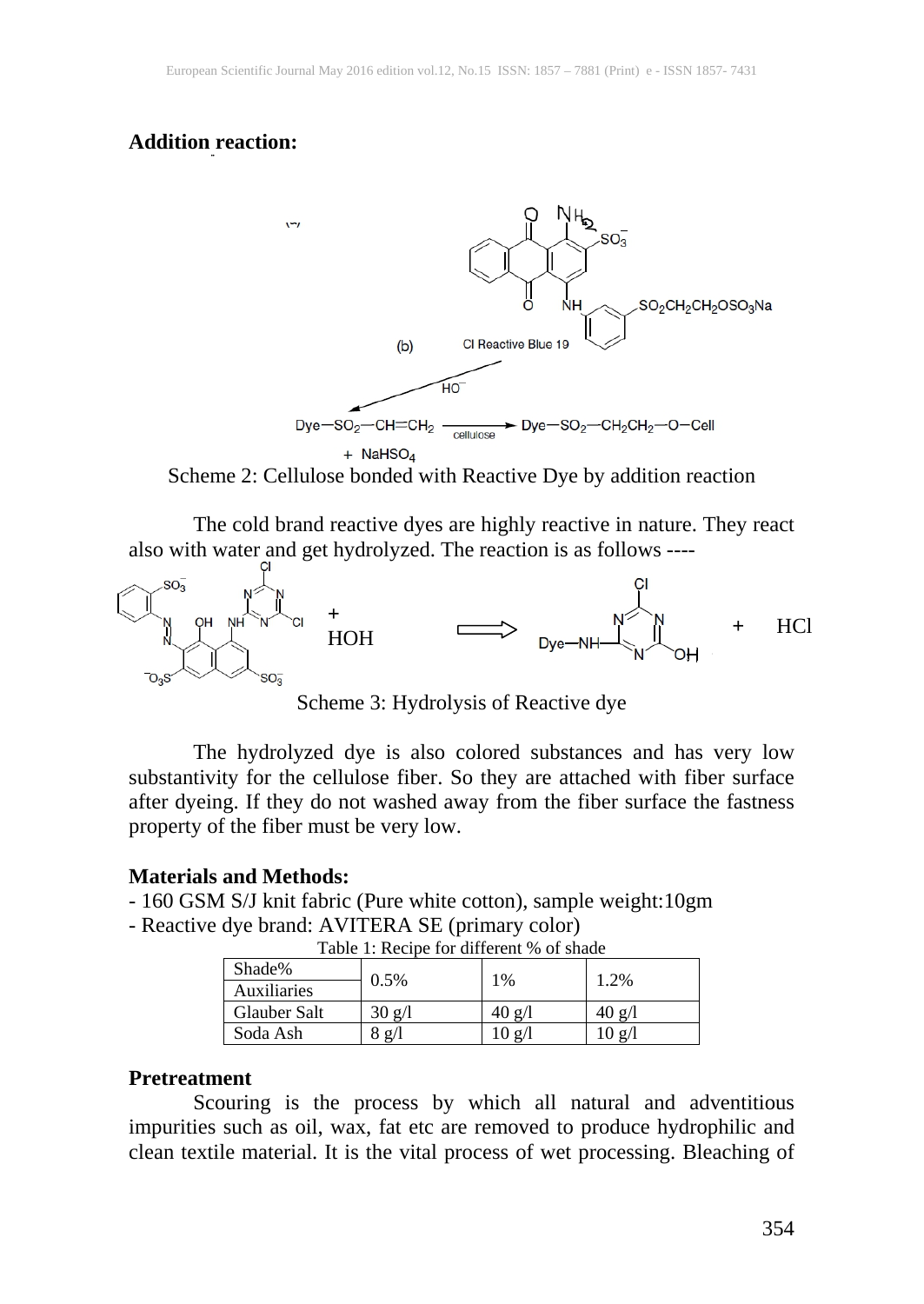textile material is a commercial process which can be defined as- destruction of natural coloring matters to impart pure permanent and basic white effects suitable for the production of white finishes, level dyeing and desired printed shade with the minimum or no tendering or without diminishing the tensile strength.

Recipe of pretreatment:

| <b>NaOH</b>                   |                    | : 5 g/l           |
|-------------------------------|--------------------|-------------------|
| H <sub>2</sub> O <sub>2</sub> |                    | : $5$ g/l         |
| <b>Wetting Agent</b>          |                    | : $1.5g/l$        |
|                               | Sequestering Agent | : $1.5g/l$        |
| Stabilizer                    |                    | : $1.5g/l$        |
| M: L                          |                    | : 1:10            |
| Temp                          |                    | : $105^{\circ}$ C |
| Time                          |                    | :60'              |
|                               |                    |                   |

#### **Dyeing Procedure at different parameters:**

|                          |                                    | <u>s</u> , ching a locculate are anticipally part antiception |                          |                                         |
|--------------------------|------------------------------------|---------------------------------------------------------------|--------------------------|-----------------------------------------|
|                          |                                    | Program 1 for Infrared lab dyeing $m/c$                       |                          | Program-2 for Infrared lab dyeing $m/c$ |
| Step $(1)$ 40°           |                                    | -start                                                        | Step $(1)$ 60°           | -Start                                  |
|                          | Step $(2)$ 40°-60°                 | $-5$ ' run time                                               | Step $(2)$ 60 $^{\circ}$ | $-10$ ' color dosing                    |
| Step $(3)$ 60 $^{\circ}$ |                                    | $-10$ ' color dosing                                          | Step $(3)$ 60°           | $-5$ ' run                              |
| Step $(4)$ 60 $^{\circ}$ |                                    | $-10'$ run time                                               | Step $(4)$ 60°           | $-5$ [Salt dosing]                      |
| Step $(5)$ 60 $^{\circ}$ |                                    | -5 ' [Salt dosing]                                            | Step $(5)$ 60            | $-5$ 'run                               |
| Step $(6)$ 60 $^{\circ}$ |                                    | $-5$ ' run time                                               | Step $(6)$ 60 $^{\circ}$ | - 10 ' [soda dosing]                    |
| Step $(7)$ 60 $^{\circ}$ |                                    | $-10'$ soda dosing                                            | Step $(7)$ 60 $^{\circ}$ | - 5' run time                           |
| Step $(8)$ 60 $^{\circ}$ |                                    | $-10$ ' run time                                              |                          |                                         |
|                          | Step (9) $60^{\circ} - 40^{\circ}$ | $-5'$                                                         |                          |                                         |
|                          |                                    |                                                               |                          |                                         |





Fig 1: Dyeing curve maintained for Reactive dyeing of cellulose, program:1





Fig 2: Dyeing curve maintained for Reactive dyeing of cellulose, program:2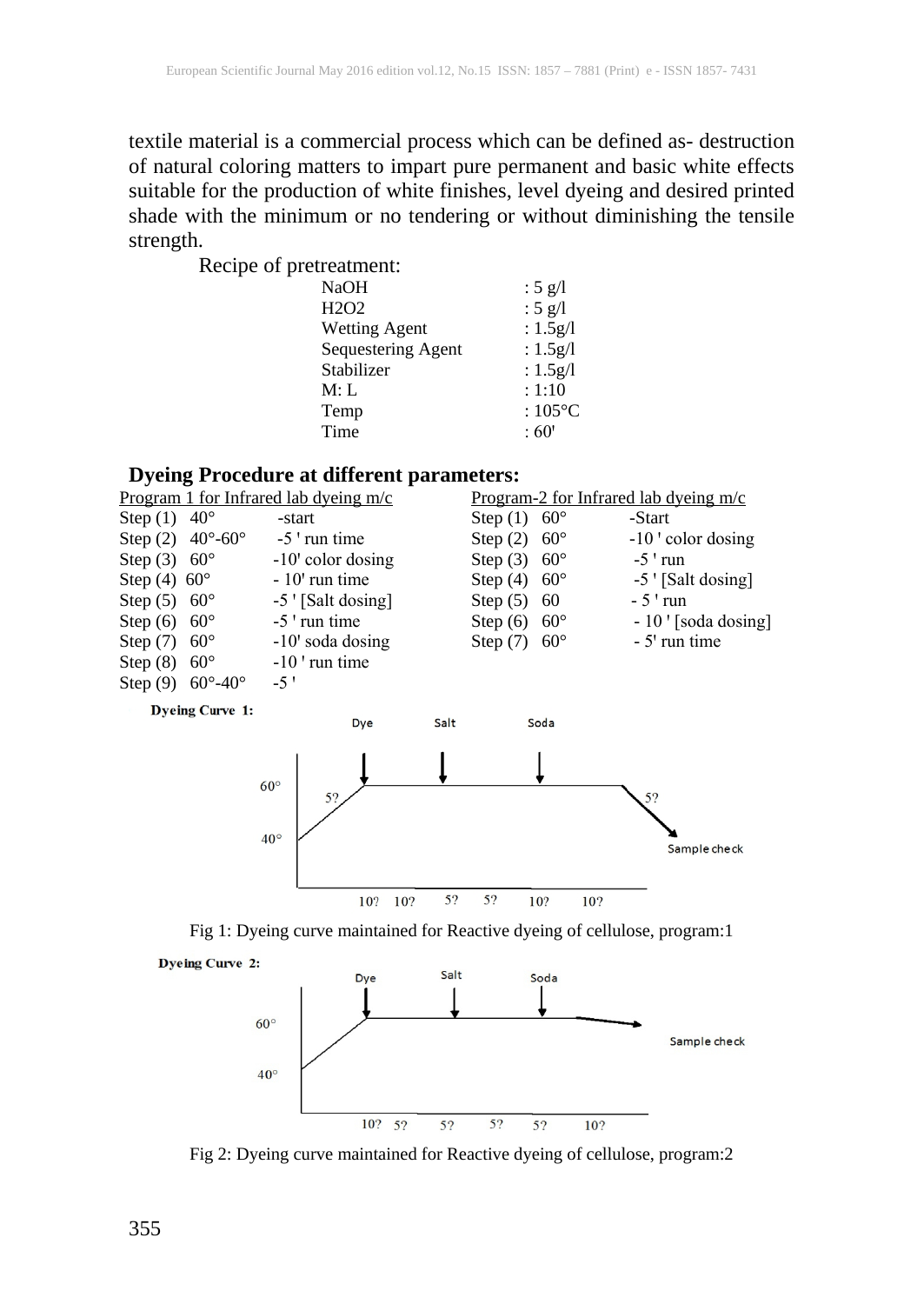## **Reactive Dyeing Process**

The dyeing process takes place in three distinct phases. i) Adsorption and Diffusion: The reactive dye is adsorbed onto the cellulose surface and then diffuses into the fiber matrix. ii) Fixation: If conditions are favorable (high temperature and/or high pH), the reactive dye reacts with active sites in the cellulose during this phase (fixation), resulting in a strong covalent bond. iii) Washing Off: To obtain the required fastness properties, all these forms of unfixed, adsorbed dye molecules must be washed off from the fiber. Industrial practice has shown that with AVITERA SE, nearly 90 percent of the dye applied are successfully attached to cotton. Hot dyeing systems require a temperature of 176°F (80°C) to make the bond between dyestuff and fabric permanent. These systems also require boiling water and several rinsing baths to completely remove unfixed dyestuffs.

## **Color fastness to washing**

The ability of a dyed fabric to retain its original shade against fade during washing is called color fastness to wash.

| Recipe:                       |                      |
|-------------------------------|----------------------|
| 1) Anhydrous Sodium Carbonate | : $2g/l$             |
| 2) ISO Standard Soap          | : $5g/l$             |
| $3)$ M: L                     | : 1:50               |
| 4) Temp                       | : 60 $\rm ^{\circ}C$ |
| 5) Time                       | $: 30$ min           |
| 5) Sample weight              | : Average $1.3g$     |

## **Color fastness to perspiration**

This method is intended for the determination of the resistance of the color of textiles of all kind and in all forms to perspiration from the human body which is a complex chemical containing large quantities of salt, depending on the human metabolism. It can be either acidic or alkali. Most of the tests for fastness to perspiration are based on a solution containing the chemical Histadine.

Two types of solutions are used: a) Alkaline Solution and b) Acidic Solution

For alkaline solution:

| Recipe:                                                         |                 |
|-----------------------------------------------------------------|-----------------|
| 1) Hydrochloride monohydrate (98%)                              | :0.5g/l         |
| 2) Disodium hydrogen orthophosphate                             |                 |
| Dehydrate (Na <sub>2</sub> HPO <sub>4</sub> .2H <sub>2</sub> 0) | :2.5 $g/l$      |
| 3) Sodium Chloride (NaCl)                                       | : $5g/l$        |
| 4) Time                                                         | : 4hrs.         |
| 5) Temp                                                         | $:37^{\circ}$ C |
| 6) Sample size                                                  | $:10\times4$    |
| $(7)$ pH                                                        | : 8             |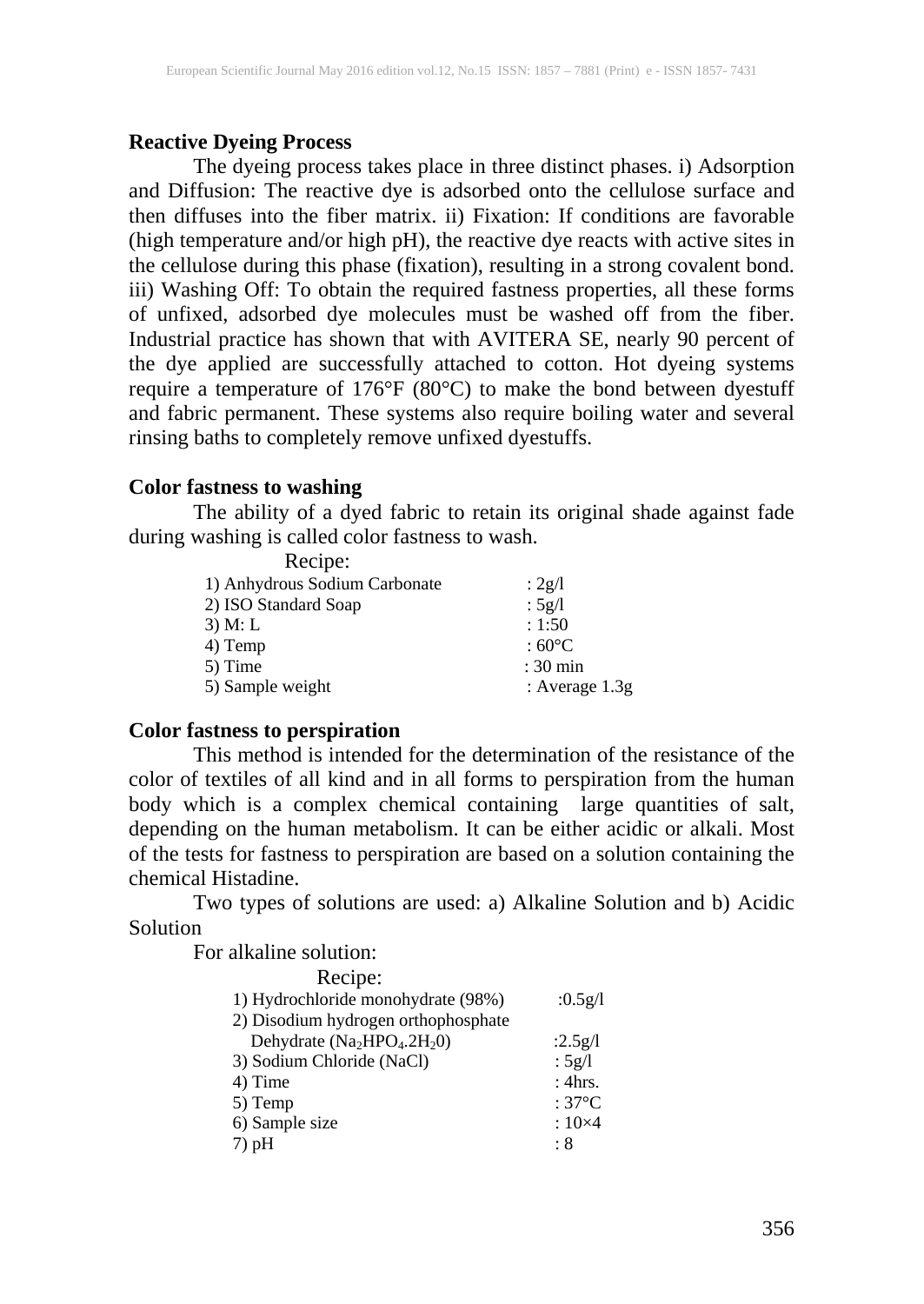## **Color Fastness to Rubbing**

Fastness to rubbing is used to ensure that fabric doesn't transfer their color when rubbed against another layer of fabric or material this test is also known as crocking and is carried out using a crock meter .rubbing fastness is carried out with either a dry or wet cotton fabric that is rubbed against the surface of the dyed fabric to remove unfixed dye stuff .Rubbing fastness using a wet test fabric tends to show higher color transfer then when using a dry test fabric.

| Two Types            |                      |
|----------------------|----------------------|
| a) Dry rubbing,      |                      |
| b) Wet rubbing       |                      |
| Sample size          | : 20 $cm \times 5cm$ |
| Crock fabric (White) | $:5cm\times5cm$      |
| No. of rotation      | $: 10$ cycle         |
| Time                 | $: 10 \text{ sec}$   |

## **Determination of CMC value**

Color Measurement Committee is an ideal choice for a computerized pass/fail program. As the region of color space changes, the size of the ellipse changes with regard to visual perception, but the  $\Delta E_{CMC}$  remains 1.0. It is therefore possible to use a single value for 〖∆E〗\_CMC as a pass/fail tolerance for all shades. CMC is not a color space but rather a tolerancing system. CMC tolerancing is based on CIELCH and provides better agreement between visual assessment and measured color difference. CMC tolerancing was developed by the Colour Measurement Committee of the Society of Dyers and Colourists in Great Britain and became public domain in 1988.The CMC calculation mathematically defines an ellipsoid around the standard color with semi-axis corresponding to hue, chroma and lightness.CMC is a tolerancing system, which provided better agreement between visual assessment and instrumentally measured color difference. CIE 1976 L\*a\*b\* (CIELAB) is color scales based on the Opponent- Color Theory.

 $L$  scale: Light vs. dark where a low number (0-50) indicates dark and a high number (51-100) indicates light. a scale: Red vs. green where a positive number indicates red and a negative number indicates green. **b** scale: Yellow vs. blue where a positive number indicates yellow and a negative number indicates blue. The L value for each scale therefore indicates the level of light or dark, the value redness or greenness, and the b value yellowness or blueness. All three values are required to completely describe an object's color. A three-dimensional representation of L, a, b color space (Xrite, 2012).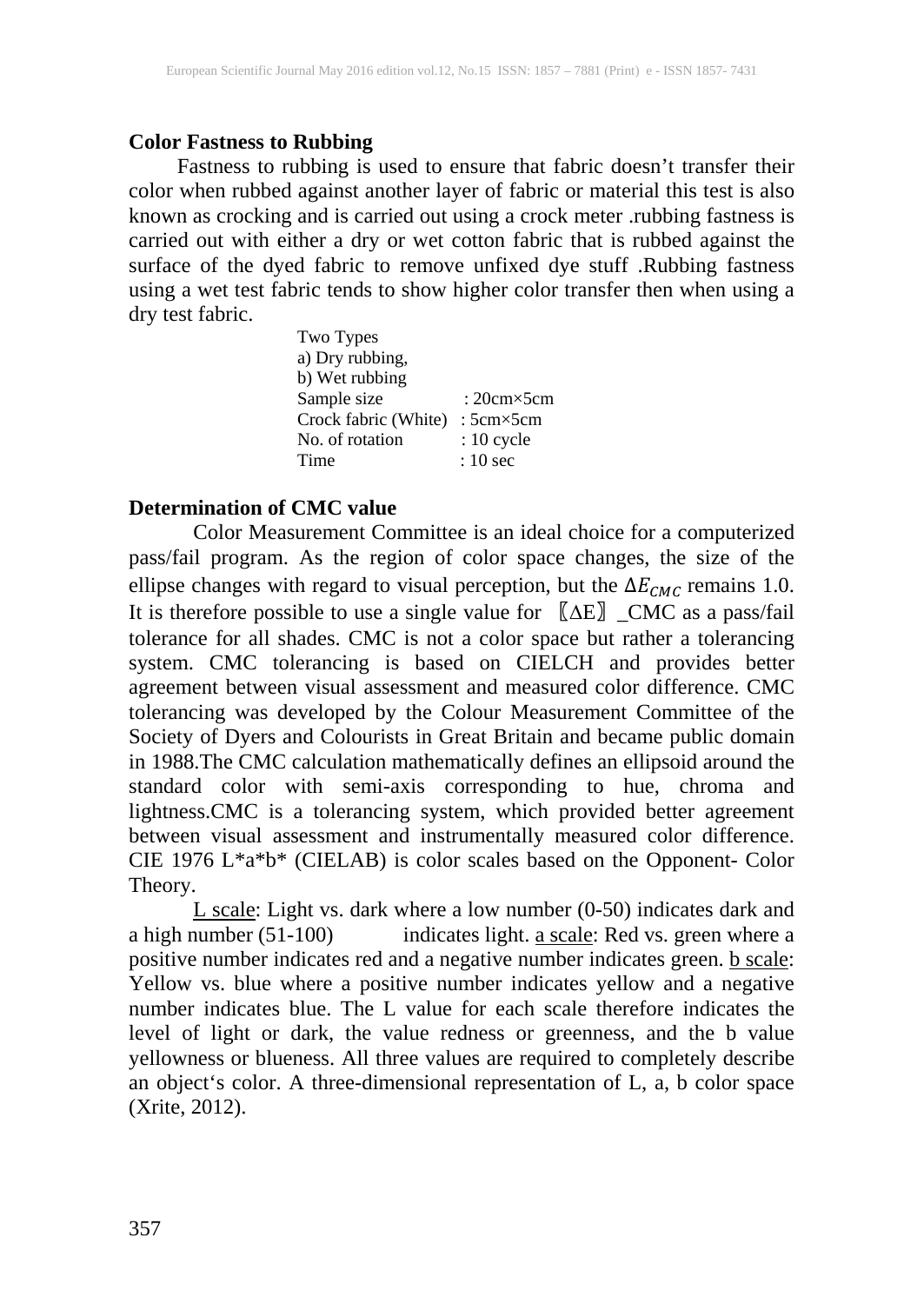

Fig 3: Schematic figure of CIE Lab color theory

Figure 3 shows the  $L^*$  value is represented on the center axis .the  $a^*$ and b\* axes appear on the horizontal plane.



Fig 4: Hue, value and chroma direction in CIE LCH theory

## **Measurement of Reflectance value(R) %**

Spectrophotometric measurement provides the numerical description of the reflection or transmission of light by an object. The reflectance or transmission spectrum gives the fraction of the incident light that an object reflects or transmits as a function of wavelength. For particular wavelength it has linear relationship.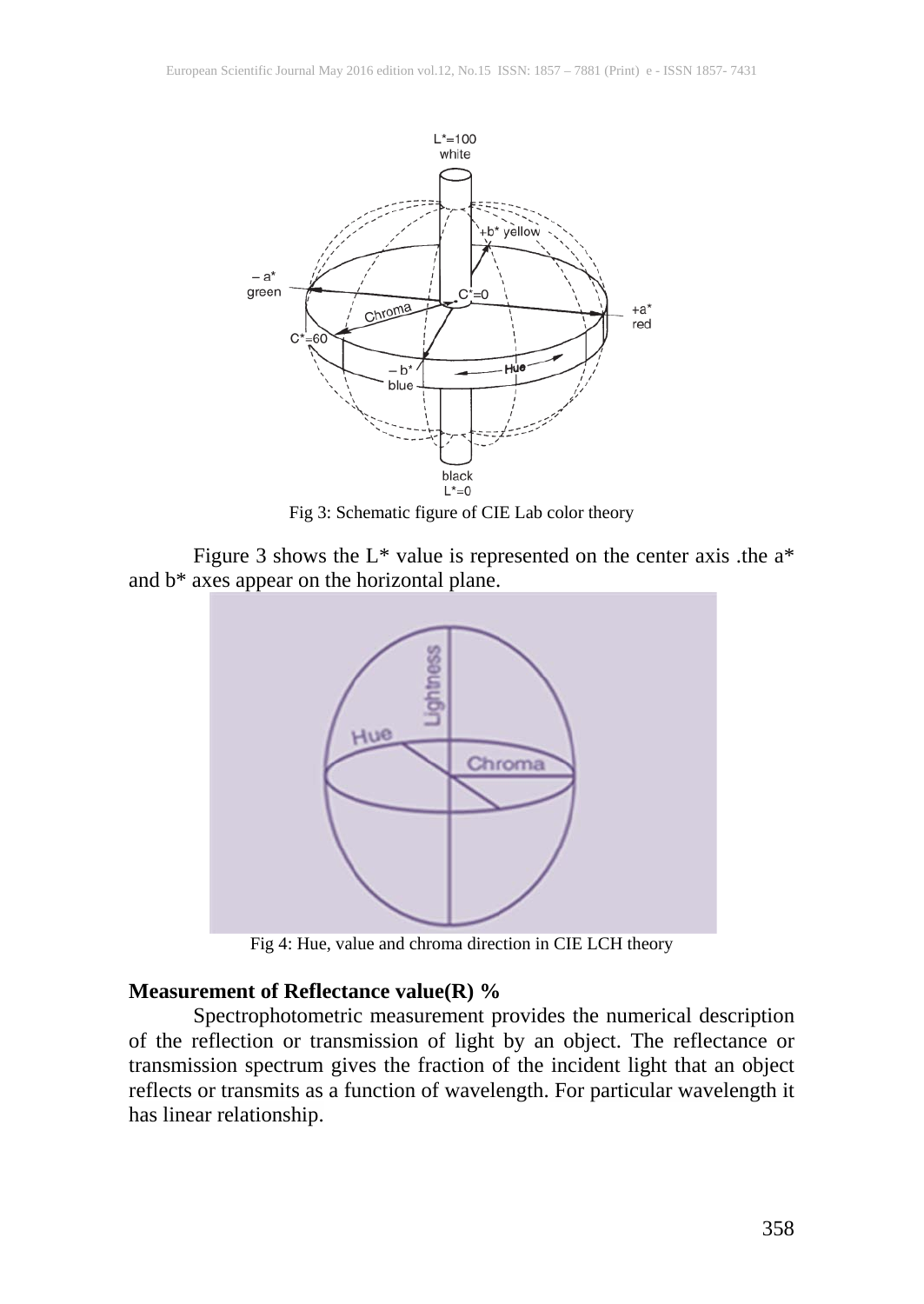#### **Determination of K/S Value**

For a mixture of a number i of colorant in a sample the global kubelka-Munk value at a given wavelength is:

$$
\frac{K}{S} = \frac{K_t + \sum (K_i C_i)}{S_t + \sum (S_i C_i)} = \frac{(1 - R_{\infty})^2}{2R_{\infty}}
$$

Where K and S are the absorption and scattering coefficients of the various dyes (i) and of the un-dyed textile material(t). $C_i$  is the concentration of each colorant.  $R \propto$  is the reflectance . So the global value of K/S for the dyed textile then becomes a linear function of the amounts of colorants present in the sample fabric.

#### **Results and Discussions:**

Table 2: Assessment color fastness to wash for  $60^{\circ}$  40  $^{\circ}$ 

| Shade% | Di<br>acetate | Bleached cotton | Polvamide | Polvester | Acrylic | Wool |
|--------|---------------|-----------------|-----------|-----------|---------|------|
| 0.5%   | 4/5           | 4/5             | 4/5       | 4/5       | 4/5     | 4/5  |
| $.0\%$ | 4/5           |                 | 4/5       | 4/5       | 4/5     | 4/5  |
| 1.2%   | 4/5           |                 | 4/5       | 4/5       | 4/5     | 4/5  |

| Shade% | Diacetate | <b>Bleached</b><br>cotton | Polyamide | Polyester | Acrylic | Wool |
|--------|-----------|---------------------------|-----------|-----------|---------|------|
| 10.5%  | 4/5       |                           | 4/5       | 4/5       |         | ◡    |
| 1.0%   | 4/5       |                           | 4/5       | 4/5       | 4/5     | 4/5  |
| 1.2%   | 4/5       | 3/4                       | 4/5       | 4/5       | 4/5     | 4/5  |

Table 3: Assessment color fastness to wash for  $60^{\circ}$  60  $^{\circ}$ 

Table 4: Assessment color fastness to Perspiration for  $60^{\circ}$   $60^{\circ}$ 

| Shade% | Diacetate | <b>Bleached</b><br>cotton | Polyamide | Polyester | Acrylic | Wool |
|--------|-----------|---------------------------|-----------|-----------|---------|------|
| 0.5%   | 4/5       |                           | 4/5       | 4/5       | 4/5     | 4/5  |
| 1.0%   | 4/5       | 3/4                       | 4/5       | 4/5       | 4/5     | 4/5  |
| 1.2%   | 4/5       | 3/4                       | 4/5       | 4/5       | 4/5     | 4/5  |

| Shade% | Diacetate | <b>Bleached</b><br>cotton | Polyamide | Polyester | Acrylic | Wool |  |
|--------|-----------|---------------------------|-----------|-----------|---------|------|--|
| 0.5%   | 4/5       | 4/5                       | 4/5       | 4/5       |         |      |  |
| 1.0%   | 4/5       |                           | 4/5       | 4/5       | 4/5     | 4/5  |  |
| 1.2%   | 4/5       | 3/4                       | 4/5       | 4/5       | 4/5     | 4/5  |  |

Table 5: Assessment color fastness to Perspiration for  $60^{\circ}$  40  $^{\circ}$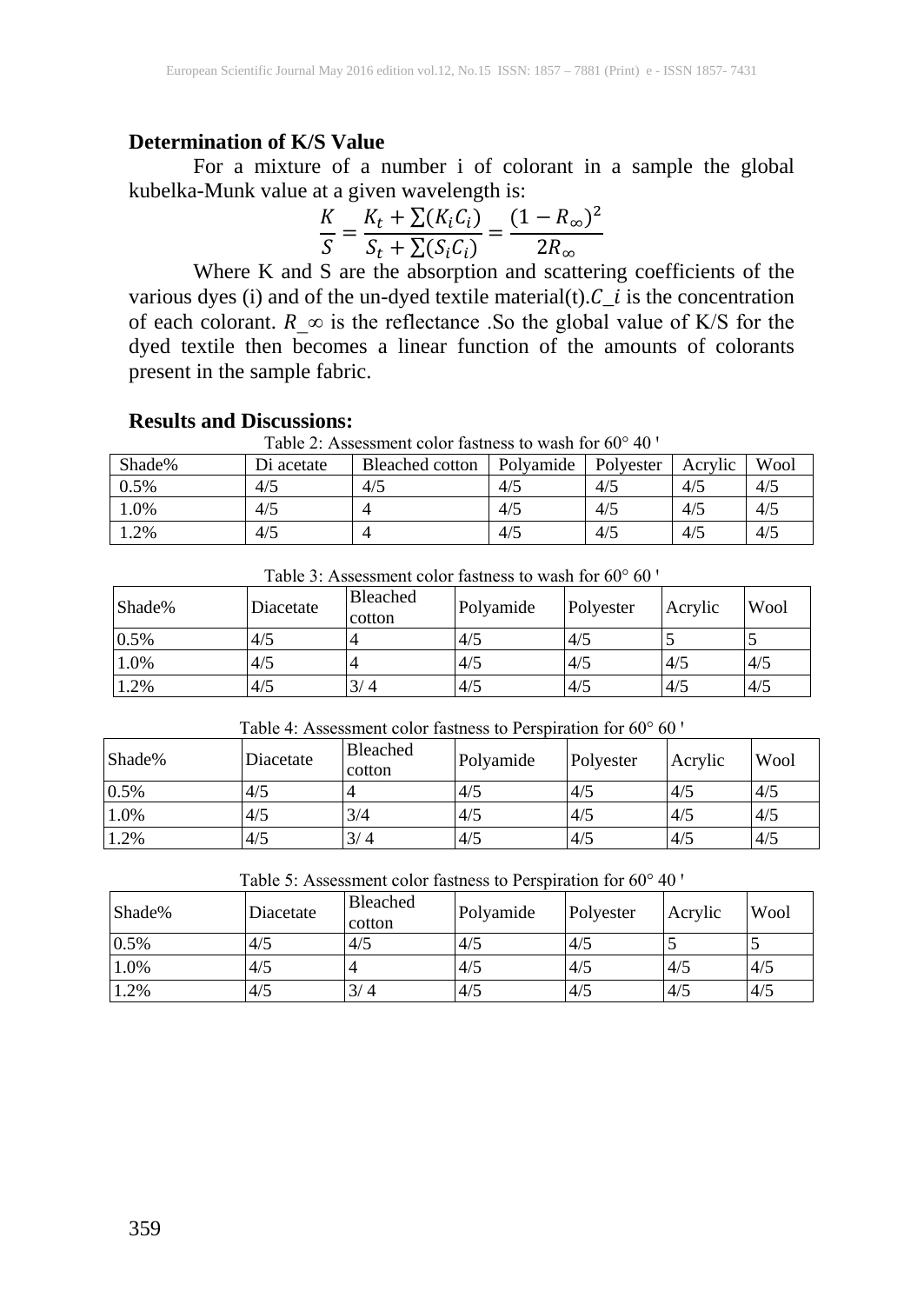#### **Rubbing fastness test**

| Table 6: Assessment color fastness to rubbing |      |                        |  |  |  |
|-----------------------------------------------|------|------------------------|--|--|--|
| Shade                                         | Type | Rating                 |  |  |  |
|                                               |      | <b>Bleached</b> cotton |  |  |  |
|                                               | Dry  | 4/5                    |  |  |  |
| 0.5%                                          | Wet  |                        |  |  |  |
|                                               | Dry  | 4/5                    |  |  |  |
| 1.0%                                          | Wet  | 3/4                    |  |  |  |
| 1.2%                                          | Dry  | 4/5                    |  |  |  |
|                                               | Wet  |                        |  |  |  |

It is noticed from the tables that the Avitera reactive dyed samples receive better fastness values for 0.5%, 1.0% and 1.2% shades. This can be explained in this way that Avitera reactive dye has more scopes for being attached with cotton fiber, thus color fastness properties are always higher in rating.



**Comparision between latest Avitera and conventional reactive dye**

Fig 5: Comparison between Avitera and Conventional reactive dye (color fastness to perspiration)



Fig 6: Comparison between Avitera and Conventional reactive dye (color fastness to wash)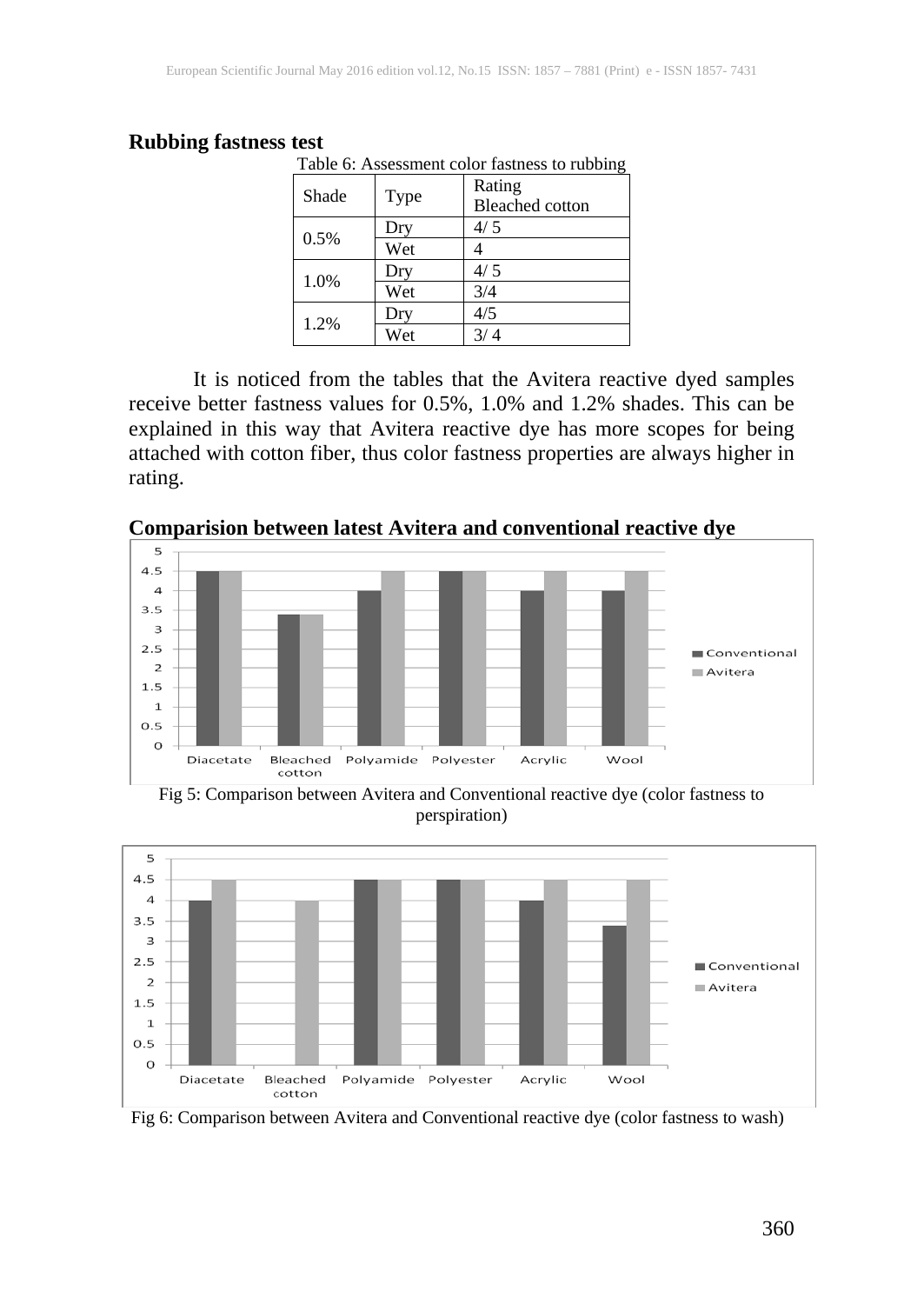It is observed from the figures 5 and 6 that the conventional reactive dyed samples take in less fastness values than Avitera reactive dyed samples. This is because that Avitera reactive dye has more reactivity for being attached with cotton fiber, thus color fastness properties are always inspiring.

## **Determination of CMC DE**

Table 7: Comparative CMC value of Reactive dyed samples for 1% and 2% shades

| Shade %  | $\mathbf{U}$ | Da*  | $Db*$   | CMC DE          |                                                     |
|----------|--------------|------|---------|-----------------|-----------------------------------------------------|
| 1% shade | $-6.98$      | 4.65 | $-0.33$ | 3. 22<br>ے کہ ب | Light source: $D_{65}$<br>Viewing geometry: 10 Deg. |
| 2% shade | $-2.84$      | 5.61 | 0.35    | 2.59            |                                                     |

From table 7, it can be experienced that the CMC value of 1 % dye ( Conventional and Avitera Reactive Dye) is 3.22. The significant CMC DE indicates that the absorbency of dye is clearly higher in case of avitera dyed sample which is already stated in K/S value measurement. In the same way the CMC DE value for 2 % shade is shown as 2.59 which is also greater enough from 1 (pass value). It is obvious that 1% shade provides higher color difference than 2 % shade. The reason behind could be that the higher depth of shade was less capable of rendering much difference in dye absorption for Avitera dyes.

### **Determination of CMC Da\***



Fig 7: Comparative CMC value of Conventional and Avitera Reactive dyed samples

Figure 7 illustrates that the Da\* value for 2% shade  $(5.61)$  is higher than that of 1 % shade (4.65). It is very common that higher depth of shade in single shade (Red) dyeing definitely should render greater reddish value.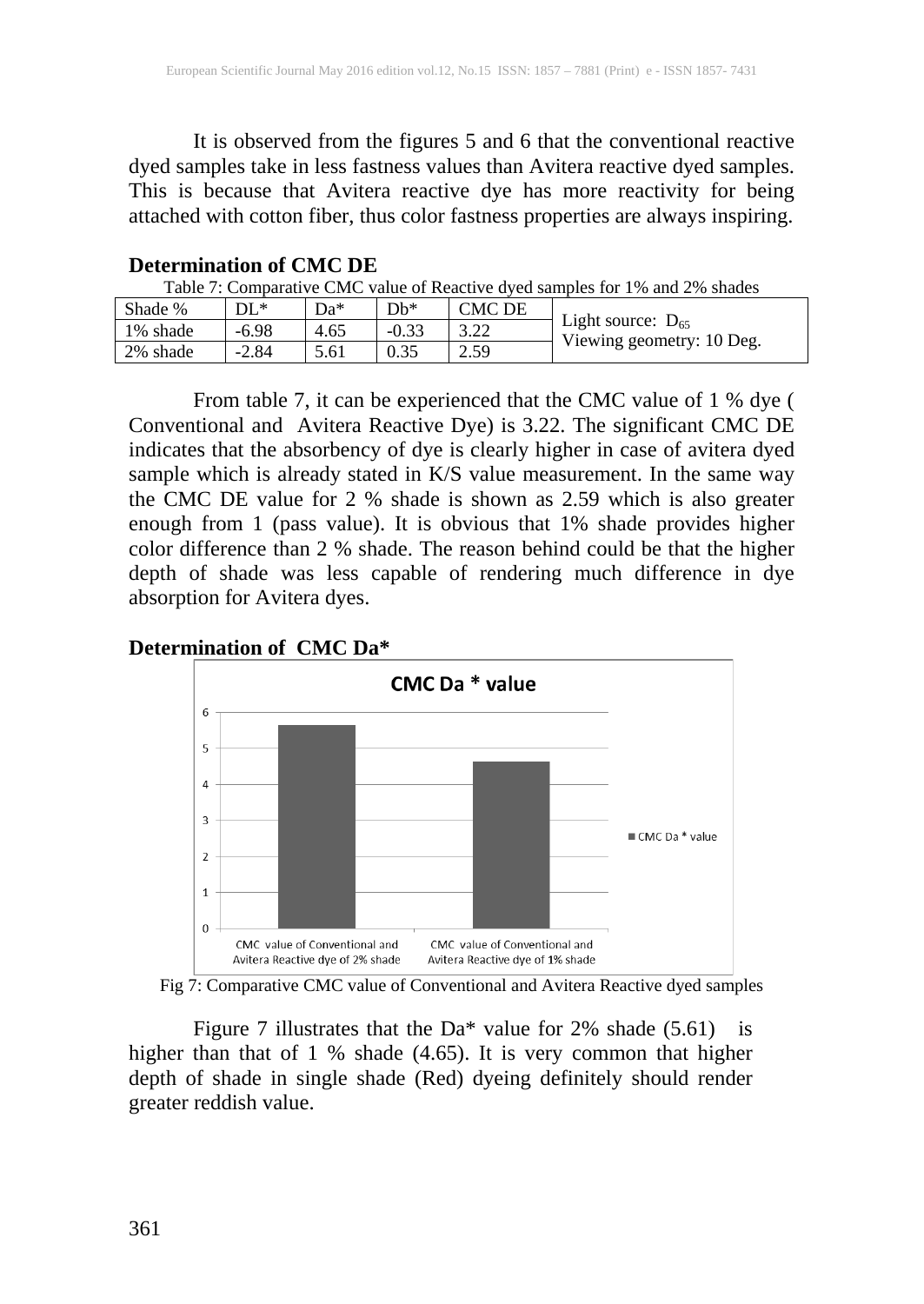#### **Measurement of Reflectance (R%):**

The figures 8 and 9 demonstrates that in case of lighter shade like 1%, the reflectance value is higher for both type of dyes (Conventional and Avitera). noteworthy incase of 1% shade.

This can be explained from higher deviation in CMC value for 1 % shade of the dyes.



Fig 8: Comparative R% value of Conventional and Avitera Reactive dye of 1% shade



Fig 9: Comparative R% value of Conventional and Avitera Reactive dye of 2% shade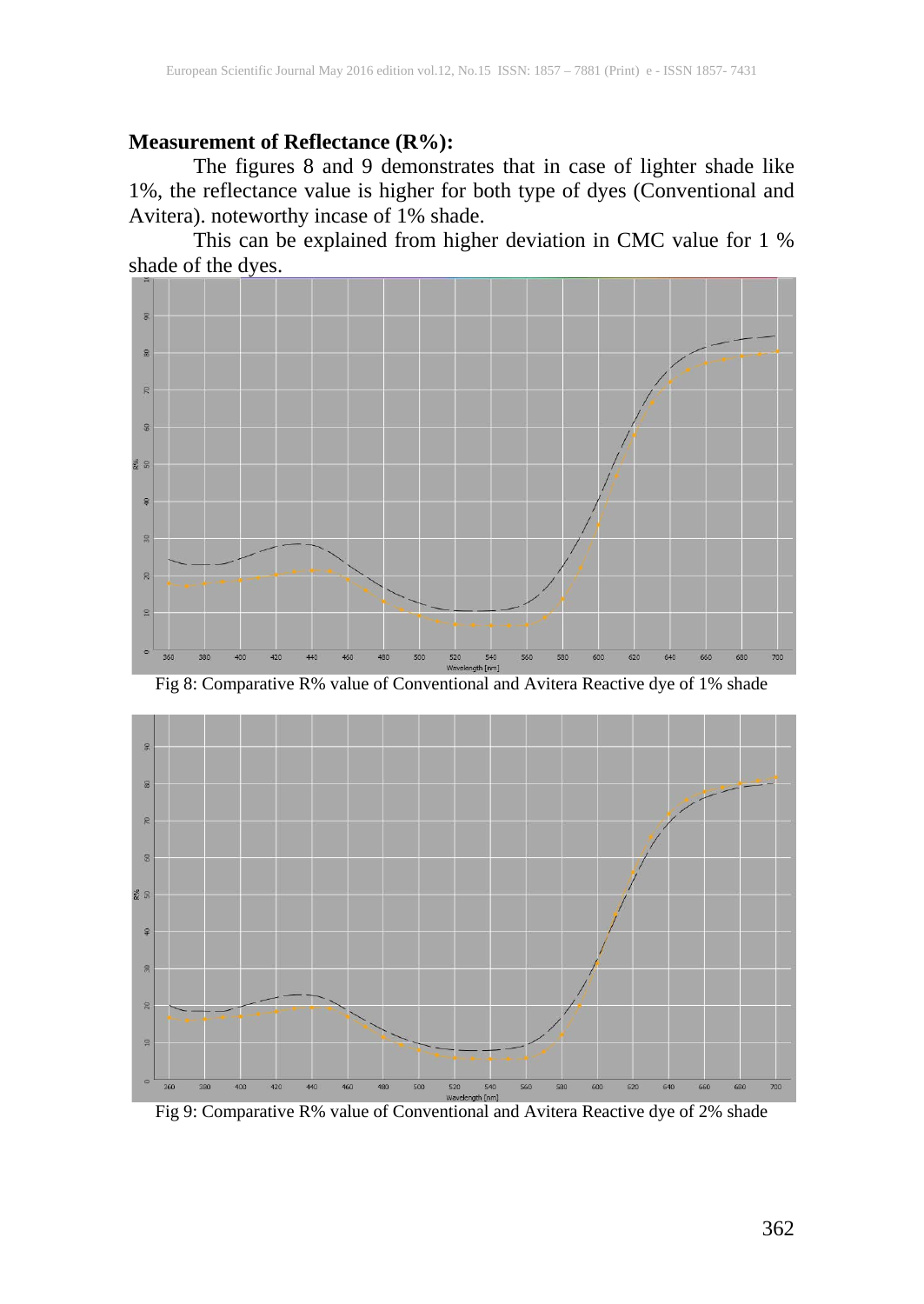#### **Measurement of K/S Value:**

It is observed from the figures 10 and 11 that that the conventional reactive dyed fabric encompasses less K/S value than Avitera reactive dyed sample for both 1% and 2% shade. This is because Avitera reactive dye has more reactivity for being attached with cotton fiber.



Fig. 10: Comparative K/S value of Conventional and Avitera Reactive dye of 1% shade



Fig. 11: Comparative K/S value of Conventional and Avitera Reactive dye of 2% shade